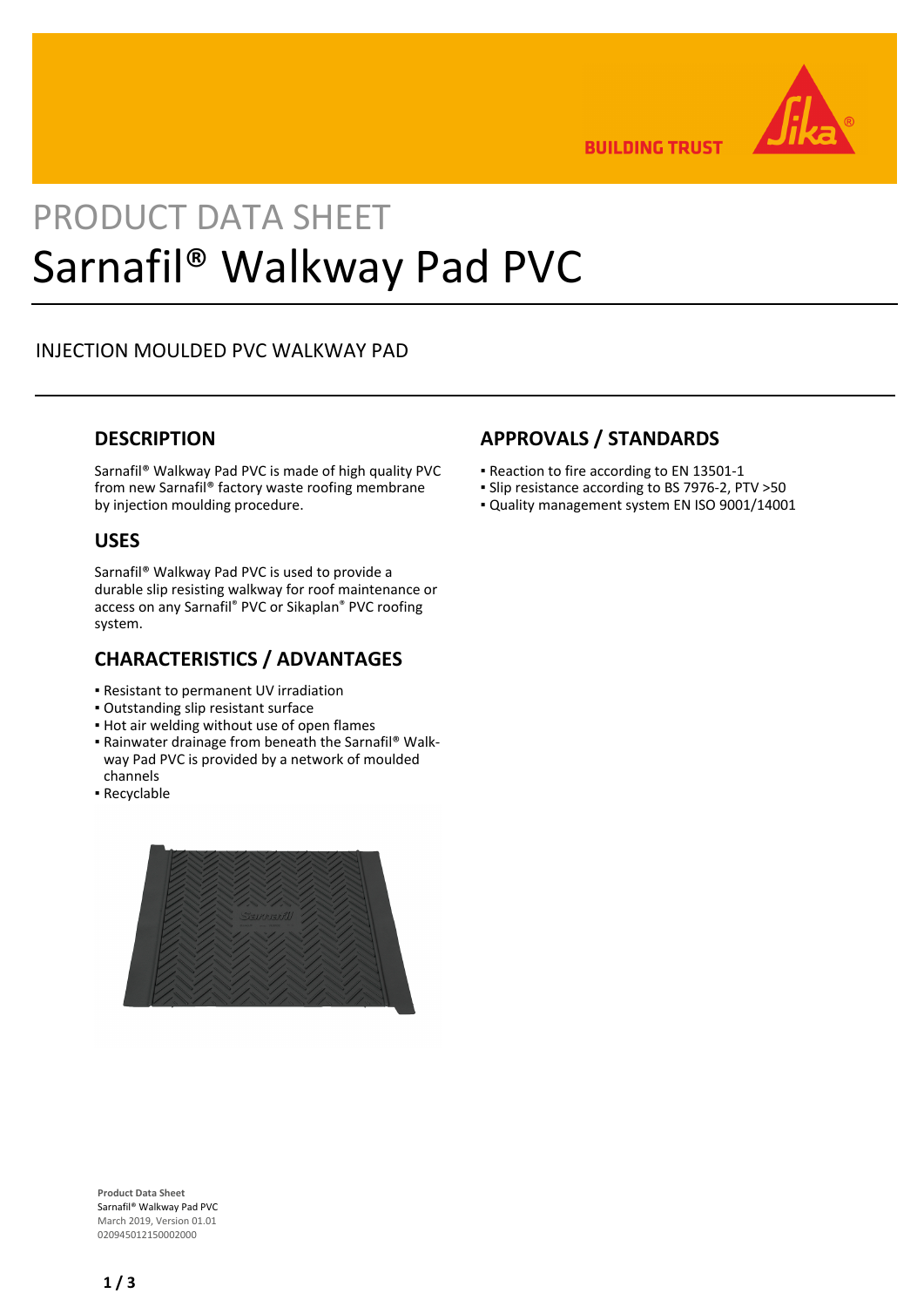# **PRODUCT INFORMATION**

| Polyvinyl chloride (PVC)                                                               |            |
|----------------------------------------------------------------------------------------|------------|
| Cartons with 15 pads                                                                   |            |
| Dark Grey                                                                              |            |
| Sarnafil <sup>®</sup> Walkway Pad PVC does not expire during correct storage.          |            |
| Sarnafil <sup>®</sup> Walkway Pad PVC shall be stored in dry conditions.               |            |
| Chevron pattern with an alternating rib height of the embossing                        |            |
| 600 mm (+3 mm / -3 mm)                                                                 |            |
| 600 mm (+3 mm / -3 mm) without welding tabs                                            |            |
| 9.3 mm $(+0.1$ mm $(-0.1$ mm) including $3/5$ mm non slip chevron pattern<br>embossing |            |
| 2.3 $kg$ /pad                                                                          |            |
| Class E                                                                                | EN 13501-1 |
|                                                                                        |            |

#### **SYSTEM INFORMATION**

| System Structure | Compatible products: | Sarnafil <sup>®</sup> membrane -types<br>Sarnafil <sup>®</sup> membrane -types<br>Sikaplan <sup>®</sup> membrane |
|------------------|----------------------|------------------------------------------------------------------------------------------------------------------|
|                  |                      |                                                                                                                  |

# **APPLICATION INFORMATION**

**Ambient Air Temperature** -20 °C min. / +60 °C max.

**Substrate Temperature** -30 °C min. / +60 °C max.

## **APPLICATION INSTRUCTIONS**

#### **APPLICATION**

Installation works must be carried out only by Sika instructed contractors for roofing.

Installation of some ancillary products, e.g. contact adhesives / cleaners is limited to temperatures above +5 °C. Please observe information given by Product Data Sheets. Special measures may be compulsory for installation below +5 °C ambient temperature due to safety requirements in accordance with national regulations.

#### **APPLICATION METHOD / TOOLS**

According to the valid installation instructions for Sarnafil®.

Sarnafil® Walkway Pad PVC is installed on site by hot air welding the welding tabs directly onto the Sarnafil® G/S or Sikaplan® PVC membrane.

- Mark a line (e.g. chalk line) in the direction of the installation
- **.** Lay the walkway pads along the marked line
- If arranged in a row, move the pads against the two spacers
- Overlap the welding tabs in the running direction of the welding machine

## **LIMITATIONS**

#### **Geographical / Climate**

The use of Sarnafil® Walkway Pad PVC is limited to geographical locations with average monthly minimum temperatures of -50 °C. Permanent ambient temperature during use is limited to  $+50$  °C.

**BUILDING TRUST** 



**Product Data Sheet** Sarnafil® Walkway Pad PVC March 2019, Version 01.01 020945012150002000